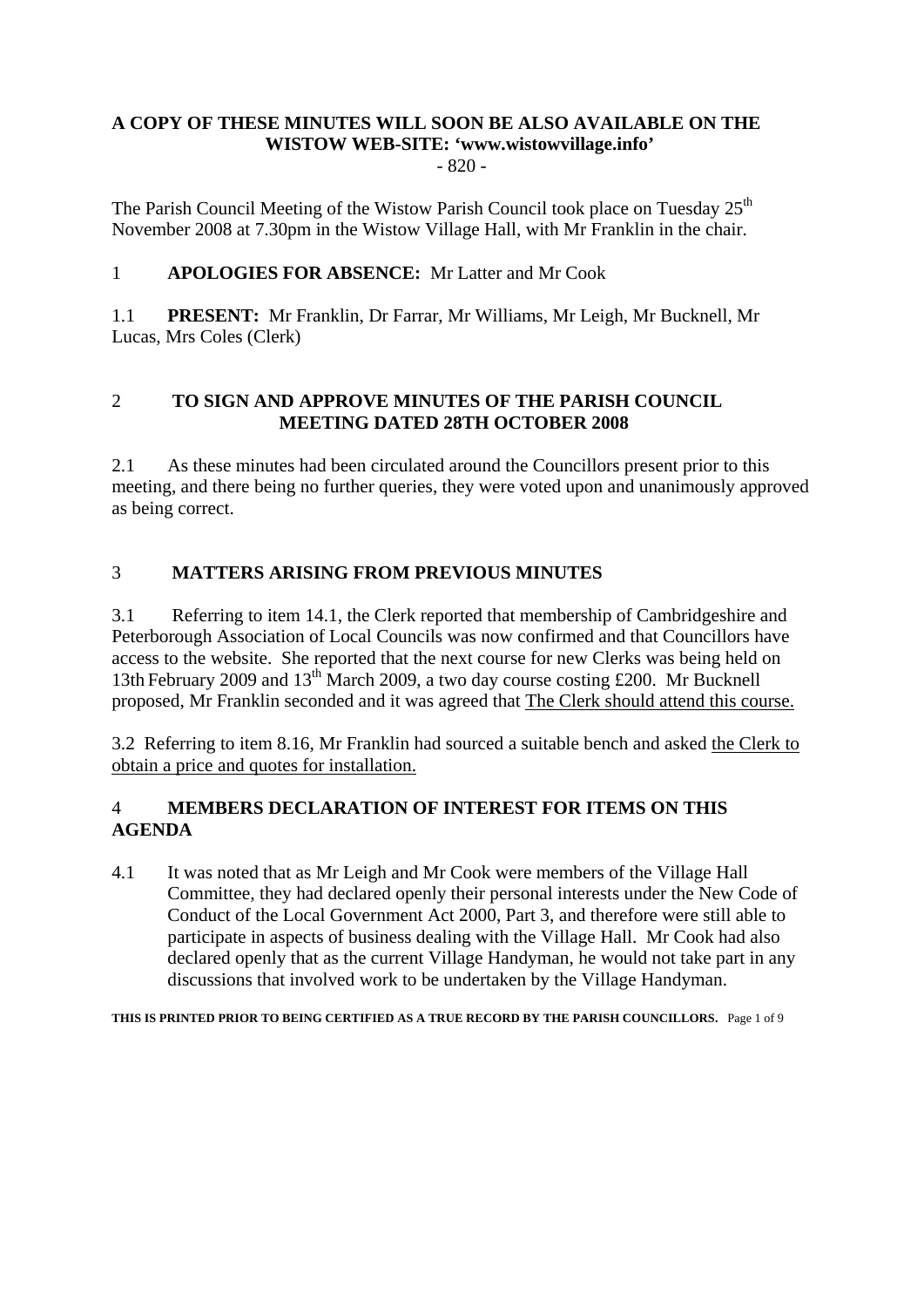4.2 Mr Bucknell also declared an interest, with regards to any items under Agenda item 10 as a member of the Huntingdonshire District Council.

4.3 Mr Bucknell declared his involvement in the Consultation for the Gypsy and Traveller Sites Development Plan Document.

#### 5 **COMMUNITY LIAISON OFFICER - ANY POLICE OR CRIME ISSUES TO BE DISCUSSED?**

5.1 The Community Liaison Officer was unable to attend the meeting.

#### 6. **WISTOW BRIDGE – MR MCGEE FROM CAMBS COUNTY COUNCIL TO ATTEND TO DISCUSS PLANS**

6.1 Mr Guest from Cambs County Council and Mr Arianpour from Atkins were welcomed to the meeting by Mr Franklin. Mr Arianpour explained that the concrete construction of the bridge is in a poor state and does not conform to current regulations. The first plan was to demolish the north and south extensions to the bridge and build a new bridge but this was not favoured by the Parish Council at the June Parish Council Meeting. Following discussions at the June meeting and consultation with English Heritage and the Environment Agency plans had been drawn up to demolish the north extension, which is out of character, this will reduce the bridge from 4.9m to 4m in width and provide for one way traffic only. A masonry parapet will be put in where the north side extension is demolished and on the south side the parapet plinth, which is in bad order will be demolished and reinstated with reinforced concrete, the parapet is still under discussion. There will be no raised traffic calming features, the signs will be painted on the road and road signs illuminated by solar lights. Some land on the south side of the bridge will be purchased and cleared to provide a clear line of sight. As services run through the bridge, they will have to be diverted and the footpath will be on the south side of the bridge due to the services and construction limitations. Dropped kerbs were discussed to ease crossing to the footpath. It is intended that the bridge will remain open during construction. There was discussion regarding the footpath as it was felt that it would be better situated on the north side of the bridge but this would mean reinstating the north extension which English Heritage would not approve and would prevent the bridge remaining open whilst the work was carried out. The programme would be to divert the services first and formal consent to the plans from English Heritage and the Environment Agency would be sought. It was hoped that work would start at the end of February and take 12 weeks. An ecology survey had already taken place. Mr Guest was asked what opportunity there would be for the village to see the plans and he would issue an explanation of the work and a copy of the plans for the notice board. The plans had the unanimous support of the Parish Council as the necessary repairs to the bridge would be carried out with the benefit of a traffic calming scheme. Mr Franklin thanked Mr Guest and Mr Arianpour who left the meeting at 8.05 pm. Mr Lucas gave his apologies and left the meeting at 8.10 pm.

**THIS IS PRINTED PRIOR TO BEING CERTIFIED AS A TRUE RECORD BY THE PARISH COUNCILLORS.** Page 2 of 9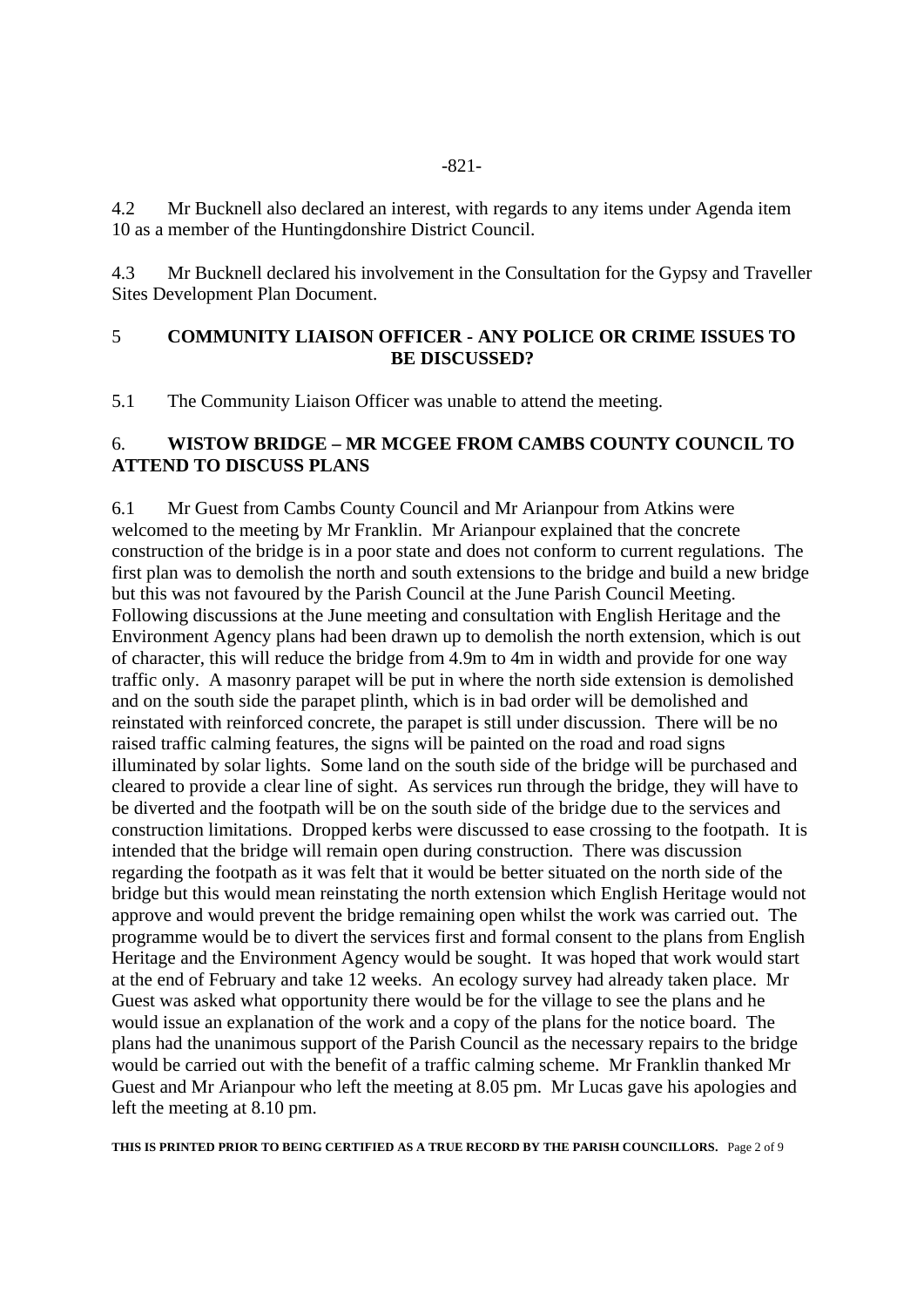#### 7 **a- FINANCE - TO APPROVE THE FINANCIAL STATEMENT/ PAYMENT OF ACCOUNTS FOR OCTOBER 2008**

7.1 As this had been circulated around the Councillors present prior to this meeting, and there being no further comments, these were voted upon and unanimously confirmed as being a true record.

# 7 **b- FINANCE - TO APPROVE PAYMENT OF OUTSTANDING AMOUNTS: MRS P COLES - OCTOBER 2008 SALARY (RATES AS PER MINUTE NO. 13.1 OF THE MEETING DATED THE 29TH APRIL 2008) £ 192.77 MR D TITMARSH – SEPTEMBER 2008 SALARY AS ABOVE £ 171.26 MR D TITMARSH - OCTOBER 2008 SALARY AS ABOVE £ 91.40 R J WARREN LTD - GRASSCUTTING - CHURCHYARD AND GRAVEYARD - OCTOBER 2008 £ 205.62 K GAUNT – CUTTING AND DISPOSING OF PLAYING FIELD EXECUTE:** HEDGE **E** 210.00

7.2 These payments listed were formally approved at this meeting, and the cheques duly signed.

# 7 **c- FINANCE - TO REVIEW CASH FLOW AND RESOLVE ANTICIPATED ISSUES AND PRESENTATION OF FIGURES IN FUTURE**

7.3 As this Cash Flow Document had been circulated around the Councillors present prior to this meeting, this was voted upon and unanimously confirmed as being a true record.

# 8 **CORRESPONDENCE**

8.11 Gypsy & Traveller Sites Development Plan Document – Workshop for Town and Parish Councils. Mr Bucknell is involved with this workshop, no other council members will attend.

- 8.12 Information regarding Village Benefits Advice Service, to be put on the notice board and website, also details sent to John Dransfield for the next Warbler.
- 8.13 Thank you letter from Citizens Advice Bureau for our donation.
- 8.14 Proposed changes to County Council Division Names in Huntingdonshire Godmanchester will be known as Godmanchester & Huntingdon East and St Neots Eaton Socon will be known as St Neots Eaton Socon & Eynesbury.
- 8.15 Street Naming and Numbering the new property adjacent to The Haven, Wistow Toll, will be known as The Retreat, Wistow Toll

**THIS IS PRINTED PRIOR TO BEING CERTIFIED AS A TRUE RECORD BY THE PARISH COUNCILLORS.** Page 3 of 9

#### -822-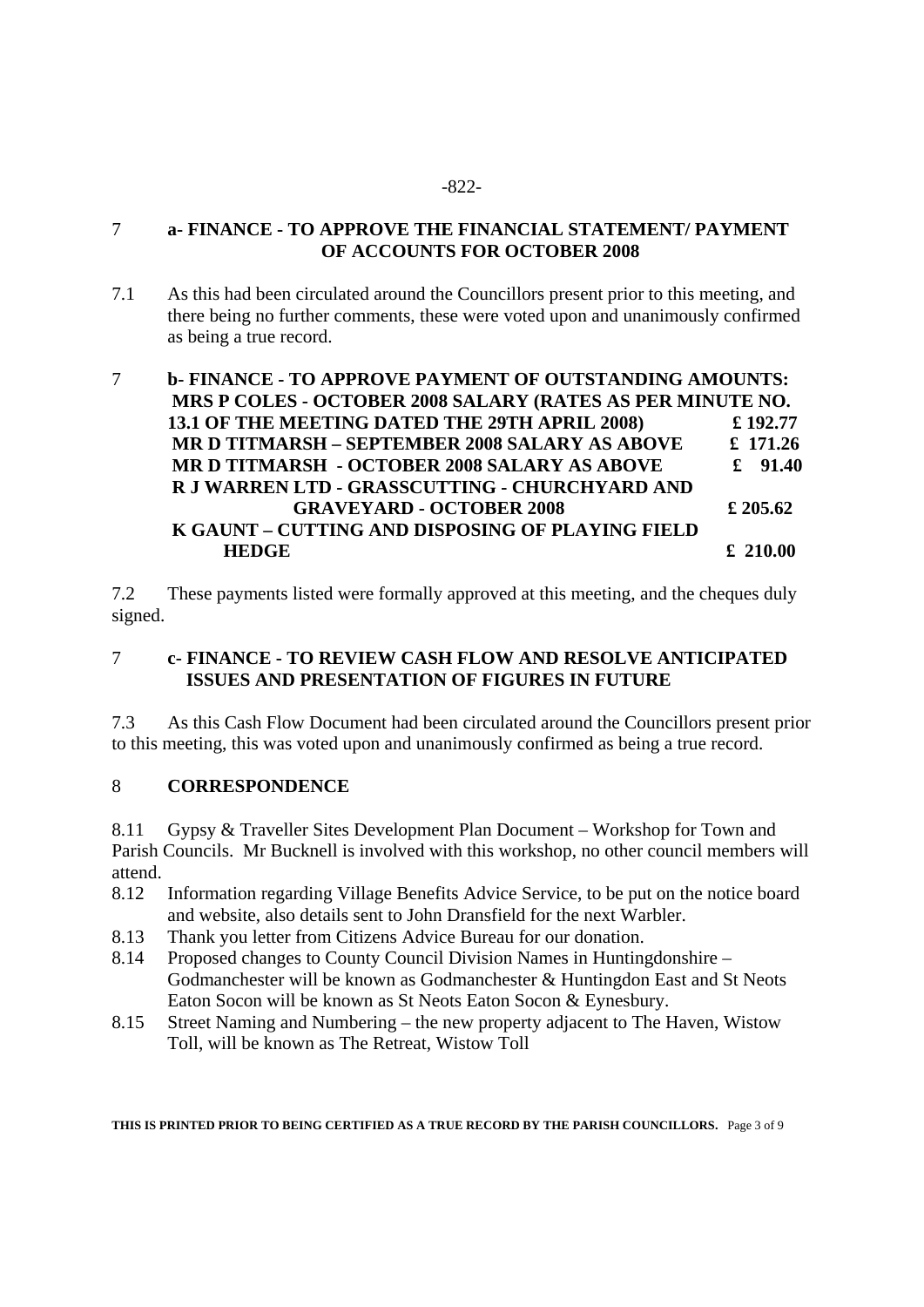#### 8.2 **CORRESPONDENCE PREVIOUSLY CIRCULATED**

- 8.21 Current Enforcement Cases letter
- 8.22 Headlines Luminus communities in control
- 8.23 Local Development Framework
- 8.24 Trading Standards Newsletter

# 9 **ALLOTMENT OUTSTANDING ISSUES, INCLUDING SIGNING OF TENANCY AGREEMENTS OPTIONS ANDS MR C BOWD TAKE-OVER OF MR BANCE'S ALLOTMENT LAND AND ALLOTMENT RENTS**

9.1 The Clerk reported that two rents were still outstanding, she would email Mr Latter and ascertain what provision was in the lease for outstanding rents.

#### 10 **TO CONSIDER ANY PLANNING APPLICATIONS RECEIVED - NIL RECEIVED**

10.1 The Clerk confirmed that there were no Planning Applications that needed to be discussed at this meeting.

#### 11 **REVIEW OF INSURANCE ARRANGEMENTS AND COVER – THE CLERK TO REPORT ON PUBLIC LIABILITY COVER.**

11.1 The Clerk reported that Suffolk Acre had confirmed public liability cover of £5million.

# 12 **ACCEPTANCE OF STANDING ORDERS AND FINANCIAL STANDING ORDERS.**

12.1 The acceptance of the Standing Orders and Financial Standing orders was proposed by Mr Bucknell and seconded by Mr Franklin, unanimously and signed.

#### 13 **MR D TITMARSH – OUTGOING CLERK**

13.1 It was agreed to purchase gardening vouchers in the sum of £30 as a token of appreciation for Mr Titmarsh. Mr Franklin would purchase the gift.

**THIS IS PRINTED PRIOR TO BEING CERTIFIED AS A TRUE RECORD BY THE PARISH COUNCILLORS.** Page 4 of 9

#### - 823 -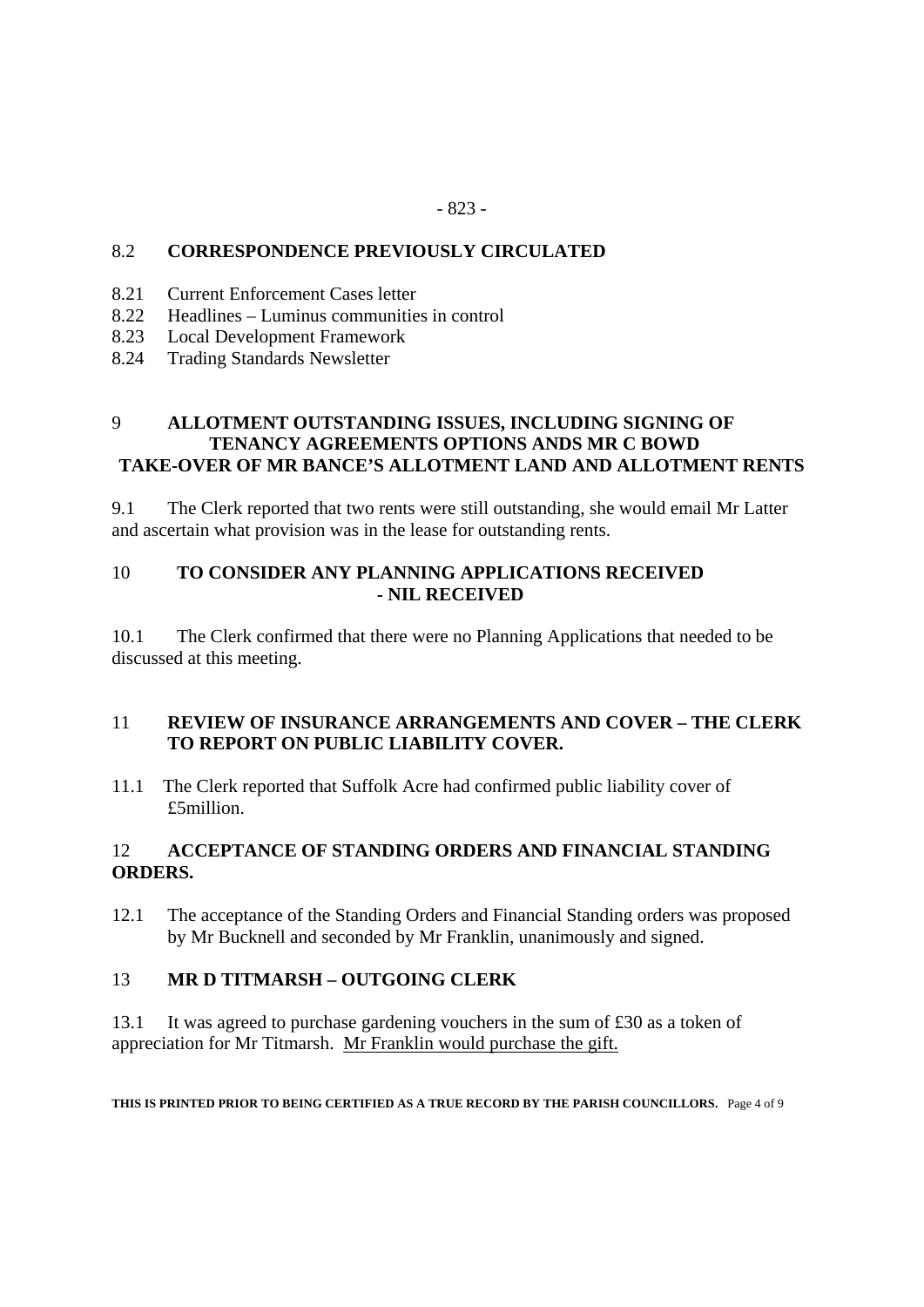#### 14. **PARISH PLAN ACTION PLAN WORKING PARTIES FEEDBACK AND UPDATES -**

#### **a- TRAFFIC AND ROAD ISSUES - MR COOK AND MR BUCKNELL?**

14.1 Mr Bucknell reiterated the benefit of the traffic calming on the bridge. He also undertook to respond to a letter from Huntingdon District Council requesting pictures to support comments made with regard to parking in Bridge Street which relates to access to public areas for those with disabilities.

#### **b- PEDESTRIANS - MR COOK TO REPORT?**

14.2 Mr Cook was not present at the meeting, nothing to report.

#### **c- LIGHTING - DR FARRAR TO REPORT?**

14.3 Dr Farrar would look into the ongoing problem with PC9

#### **d- LITTER – MR COOK TO REPORT?**

14.4 Mr Cook was not present at the meeting – nothing to report.

# **e- COUNTRYSIDE - MR COOK TO REPORT?**

14.5 The Clerk had received a letter from Huntingdon District Council regarding Parish Paths Partnership (P3) 2009/10, she would pass this onto Mr Cook.

# **f- ACTIVITIES, SPORTS, CLUBS, SOCIETIES ETC. AND OTHER YOUTH ISSUES - DR FARRAR/ MR BUCKNELL/ MR WILLIAMS TO REPORT?**

14.6 There had been no response to the notice for help with the youth club but Mr Franklin knew of a possible volunteer. Dr Farrar would contact Veronica again and let her know that there are mothers that will help, he felt that there would be one last try to keep the Club going. There was some discussion regarding the available money and how it could be spent to draw the youngsters to the club but no decision would be made until the Club's future was known.

**THIS IS PRINTED PRIOR TO BEING CERTIFIED AS A TRUE RECORD BY THE PARISH COUNCILLORS.** Page 5 of 9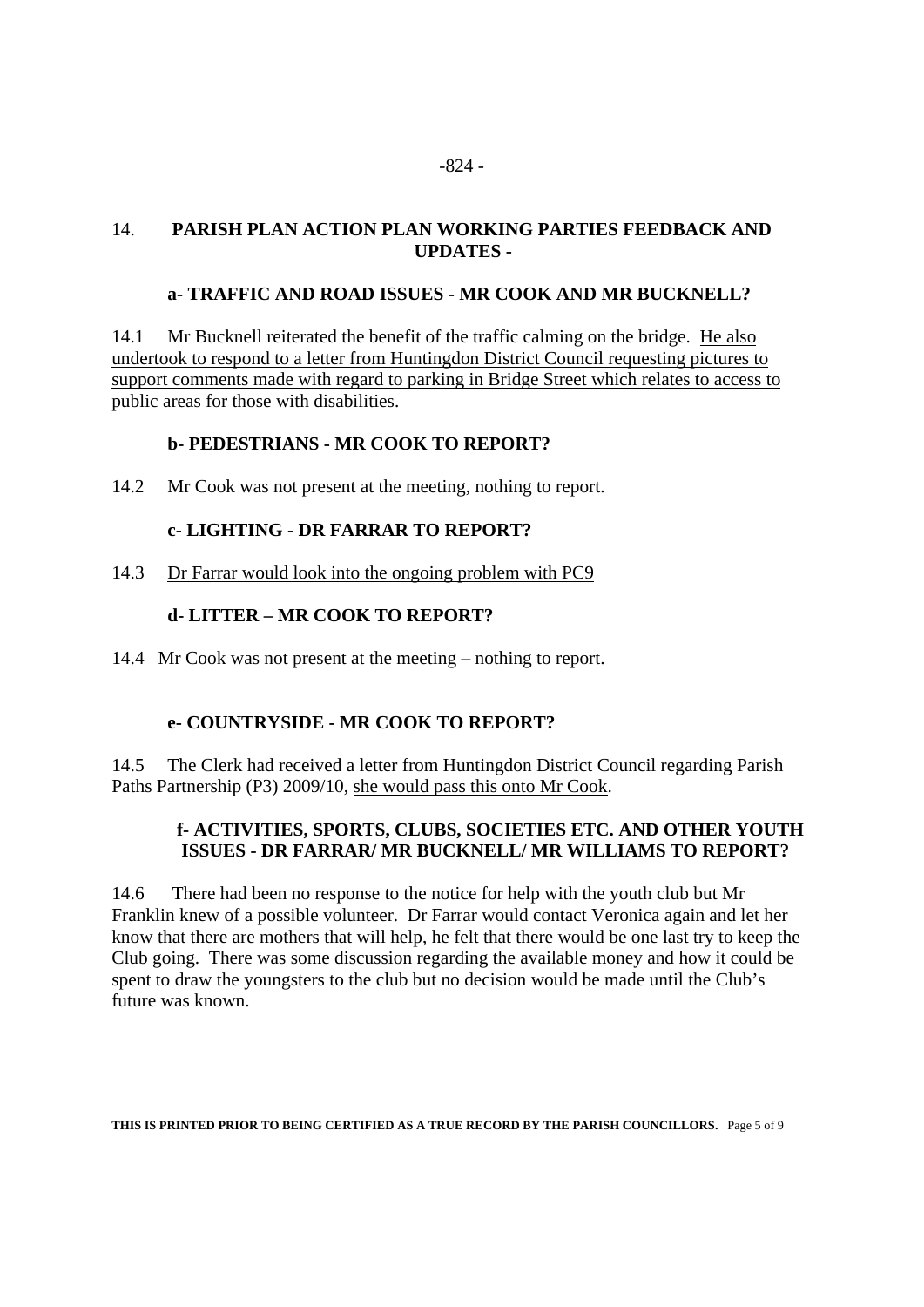# **g- VILLAGE HALL - MR COOK AND MR LEIGH TO REPORT?**

14.7 The Clerk reported that a copy of the Village Hall Committee meeting minutes had been delivered for the files.

# **h- FLOODING - MR BUCKNELL TO REPORT?**

14.8 A letter had been received from Huntingdon District Council regarding the Pitt Review and data gathering of surface water flooding for the Environment Agency. As no records have been kept, the Clerk would reply accordingly.

# **i- VILLAGE SIGNS - MR COOK AND MR BUCKNELL TO REPORT?**

14.9 Mr Franklin reported that he had been in touch with a sign maker in Earith to obtain a quote for the village sign. He is waiting for their response.

# 15 **a- PLAYGROUND - MR BUCKNELL, MR COOK & CLERK TO REPORT**

15.1 Mr Franklin would look at information received from Cambridge Acre on Playing Field management.

# 15 **b- GRASSCUTTING - MR COOK, MR BUCKNELL, MR LUCAS & CLERK TO REPORT**

15.2 The Clerk reported that it was time to go out to tender for grass cutting for next season, Mr Bucknell proposed and Mr Franklin seconded that contracts should be offered for 2 years. The Clerk would write out to contractors.

# 15 **c- GRANTS -MR BUCKNELL AND CLERK TO REPORT (INCLUDING DISCUSSION OF ANY GREEN/ ENVIRONMENTAL ISSUES THAT COULD BE OBTAINED BY WIND FARM GRANT MONIES?)**

15.3 The only outstanding item was the village sign, already covered.

# 16 **ITEMS FOR THE WISTOW WARBLER AND WISTOW WEB SITE - TO INFORM JOHN DRANSFIELD AND DR FARRAR OF RELEVANT ARTICLES (ALSO TO DISCUSS OTHER ITEMS RELATING TO COMMUNICATION ISSUES)**

16.1 This item had already been covered.

**THIS IS PRINTED PRIOR TO BEING CERTIFIED AS A TRUE RECORD BY THE PARISH COUNCILLORS.** Page 6 of 9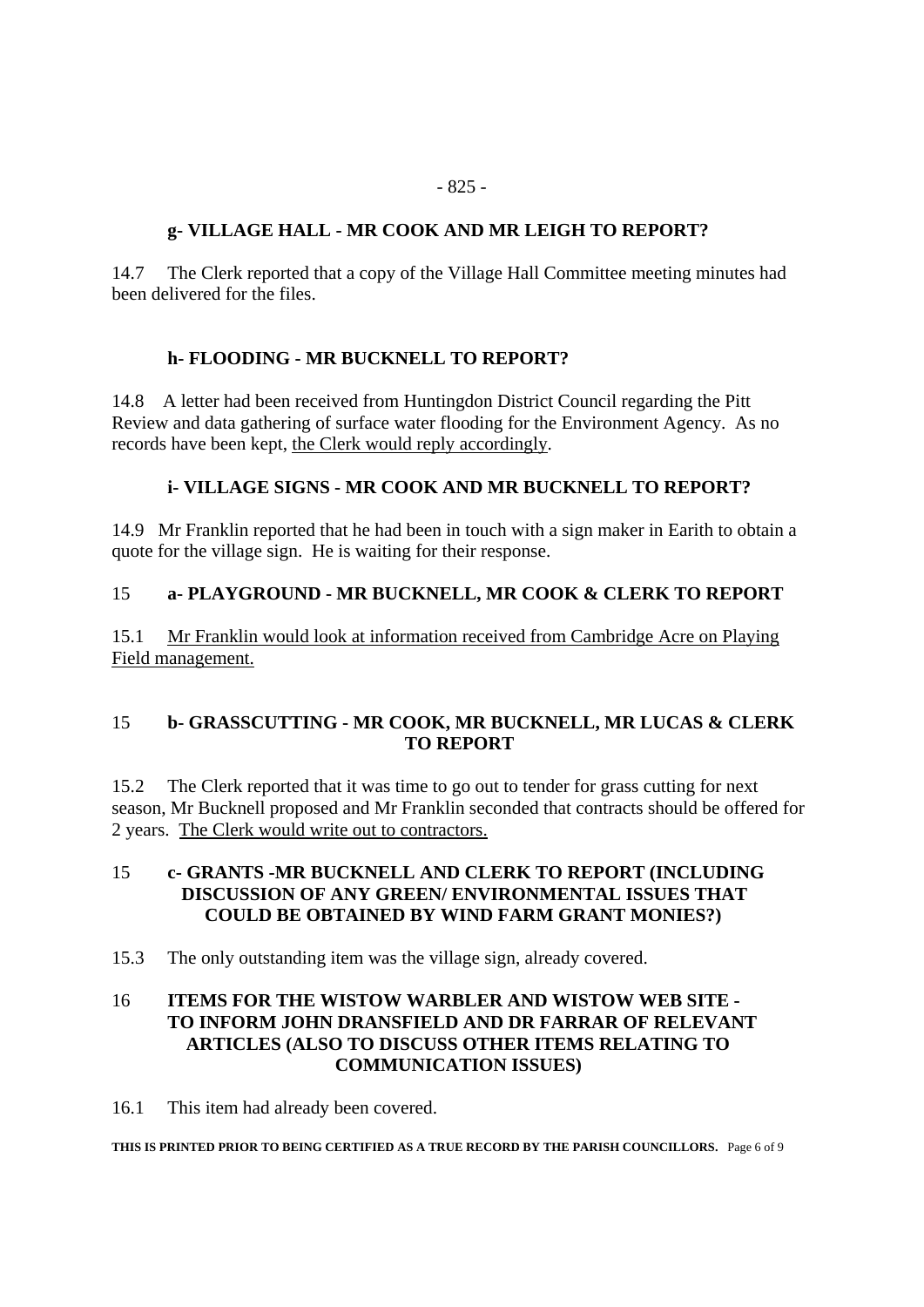#### 17 **MONTHLY AUDIT - NOMINEE FOR NEXT MEETING?**

#### 17.1 Mr Leigh agreed to do the Monthly Audit at the next Parish Council Meeting.

#### 18 **DATE OF NEXT MEETING - TUESDAY 27TH JANUARY 2009 AT 7.30PM**

There being no further business to discuss, the meeting closed at 9.10pm.

**THIS IS PRINTED PRIOR TO BEING CERTIFIED AS A TRUE RECORD BY THE PARISH COUNCILLORS.** Page 7 of 9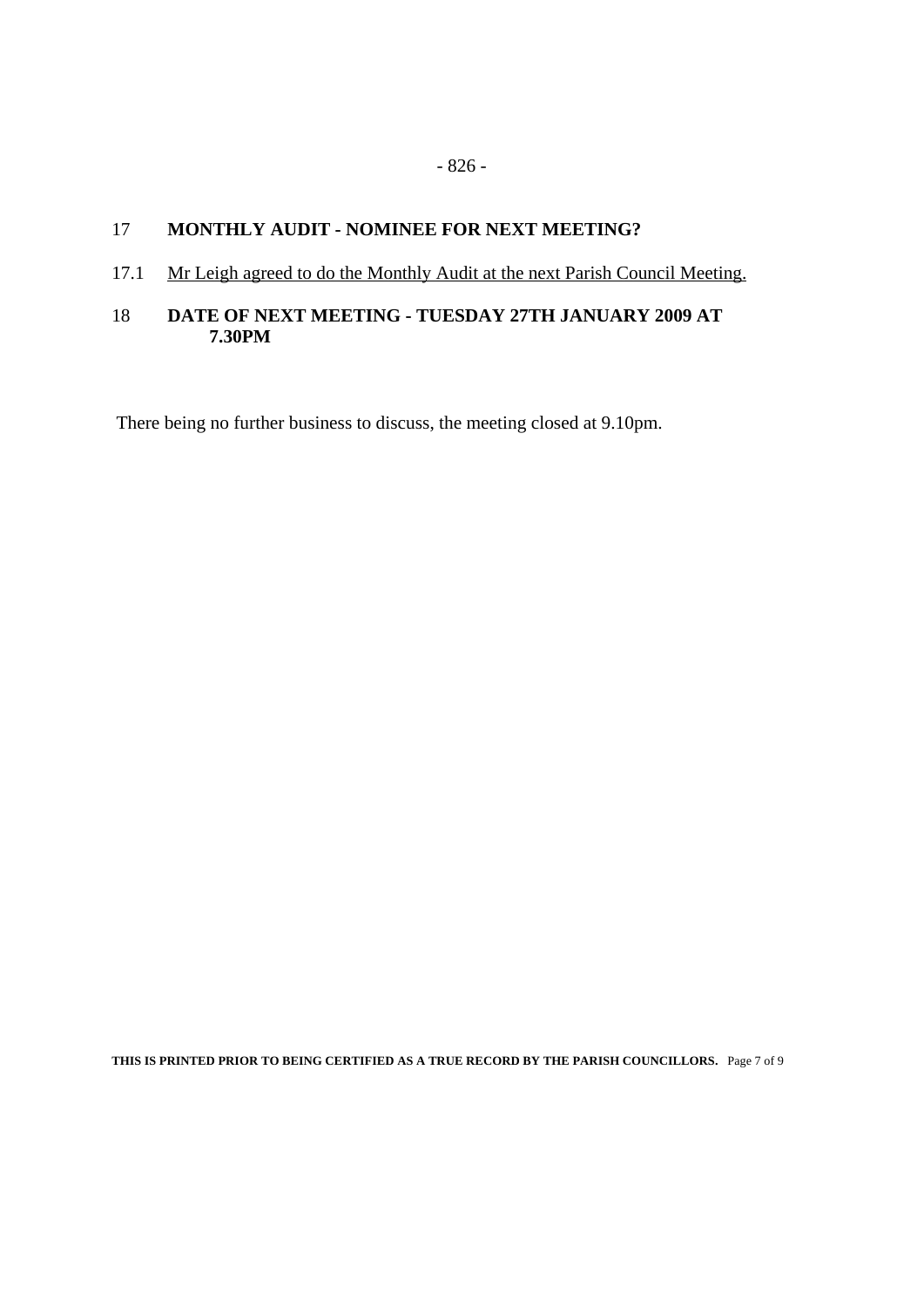# -827-

# **PLANNING APPLICATIONS RECEIVED FROM AUGUST 2007**

Wistow Parish Council - WPC Huntingdonshire District Council - HDC Not Yet known - NYK

|              |                                                                  |                                                                                              | <b>Approved and Date</b> |                                 |
|--------------|------------------------------------------------------------------|----------------------------------------------------------------------------------------------|--------------------------|---------------------------------|
| App.Number   | <b>Property Address</b>                                          | <b>Purpose</b>                                                                               | <b>WPC</b>               | <b>HDC</b>                      |
|              | 07/02598/FUL 4 Oakland's Close, Wistow                           | <b>Extension to Porch</b>                                                                    |                          | $Yes - Yes -$<br>28/8/07 6/9/07 |
| 07/02657/FUL | 07/02658/LBC Lavender Cottage, Church<br>Street, Wistow          | Extension to staircase and Yes - Yes -<br>alterations to garage and dwelling 25/9/07 9/10/07 |                          |                                 |
|              | 07/03808/FUL Haven, Shillow Hill, Wistow Conservatory Erection   |                                                                                              |                          | Yes - Yes<br>27/11/07 4/1/08    |
| 08/00500/FUL | Rookes Grove Farm,<br>Mill Road, Wistow                          | Erection of 2 dwellings and<br>access road                                                   |                          | Yes - Yes<br>26/2/08 18/6/08    |
| 08/00599/FUL | Poultry Houses, Shillow Hill, Erection of Agricultural<br>Wistow | dwelling                                                                                     | Yes - NYK<br>25/3/08     |                                 |

**THIS IS PRINTED PRIOR TO BEING CERTIFIED AS A TRUE RECORD BY THE PARISH COUNCILLORS.** Page 8 of 9